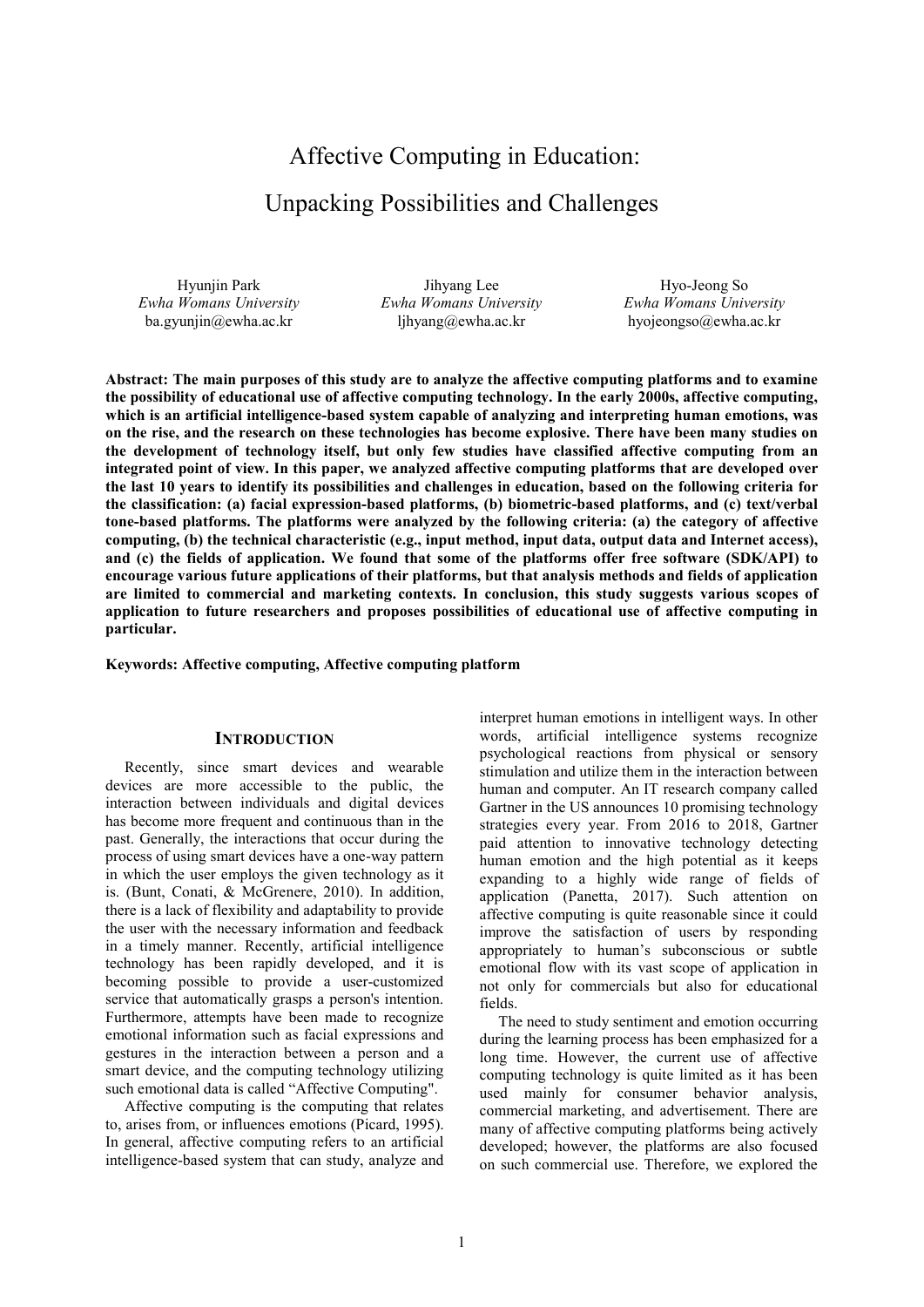various cases of the developed affective computing platform and analyzed the characteristics and the context of its application in order to draw the possibility of affective computing in education.

#### **RELATED TECHNOLOGY TREND ANALYSIS**

#### **Technology Overview**

In this paper, a service platform refers to an operating system (OS) and software platform. It can be collectively referred to as the software platform. In order to preempt the emotional computing platform market, the providers of affective computing platform often offer developers and users API (Application Programming Interface) or source codes of their software and free program development tools to encourage them to develop applications based on the providers' service platform.

Affective computing software platforms include middleware and applications that can provide a variety of services to users based on a generalpurpose operating system. Affective computing software platforms can be broadly divided into two types; one is open to the public that provides APIs to developers and the other one is open source that exposes its source code.

The service channel in affective computing platforms is various. It can be the web, mobile application, or hybrid which combining both web and mobiles. The hybrid channel is emerging as it keeps elaborating the way of combination of various channels and overcoming disadvantages.

The user environment based on commands or techniques for operating a digital device, typically known as UI is basically used together with API, which is a language, or a message format used for communication between an operating system and an application program for platform service. Developers utilize UI and API depending on their intention or purpose whether they tend to develop by themselves or use open sources. The types of utilization for platform service can be defined as the followings: 1) providing UI development and API for each platform; 2) providing an open UI by the web and API for each platform; 3) providing UI for each platform and open API for each platform; and 4) providing open UI and API (see Table 1). The affective computing platform that is developed and operated in these ways can measure emotional data in various directions (Kim, Ryu, Lee, & Kim 2010).

|  | Table 1. Platform service type |  |
|--|--------------------------------|--|

|                       | Open<br>API Use | API<br>Development for<br><b>Each Platform</b> |  |
|-----------------------|-----------------|------------------------------------------------|--|
| Open UI Use           |                 |                                                |  |
| <b>UI</b> Development |                 |                                                |  |

| for Each Platform |  |
|-------------------|--|

# **Biological Signal Detection and Emotion Information Discovery Technology**

The technologies that can recognize human emotional information through the detection of various biological signals are classified into 1) biological signal detection technology related to emotion, 2) data collection and pattern recognition technology, and 3) emotional state recognition technology (Yoon & Chung, 2010).

In order to recognize human emotions, research studies have been conducted with video, voice, and biological signals. Bartlett, Littlewort, Fasel, & Movellan (2003) distinguished seven kinds of emotions such as neutral, anger, disgust, fear, joy, sadness, and surprise by using SVM (Support Vector Machine) for a short period of time. In addition, Nwe, Foo, & Silva (2003) proposed an emotion recognition method using Hidden Markov Model which is one of the statistical models for predicting direct causes. They classified anger, disgust, fear, joy, sadness and surprise by using their emotion recognition method and analyzed emotion data from voice additionally. They refined the accuracy of the analysis up to 78%. Based on these previous research studies, Metallinou, Lee, & Narayanan (2008) proposed a multiple sensor emotion recognition method that analyzes more than two sources of information from facial expression and voice, and they proved that the multiple sensory method has a higher accuracy of the affective information output than a single sensory method. However, although emotion recognition technology through facial expressions and voices has been developed enough to be applied to emotional robots, facial expressions and voices have limitations that it can be vulnerable to misunderstanding by the context due to the indirect representations of emotions (Bos, 2006).

On the other hand, the emotion recognition method using biological signals can compensate the misunderstanding by indirect representations because it is based on objectively expressed signals. Typically measured signals include electroencephalogram (EEG), blood volume pulse (BVP), respiration, skin conductance (SC), electrocardiogram (ECG), electromyogram (EMG), and skin temperature (SKT). The method extracts emotion-related characteristics from such bio-signals and measures them through corresponding to emotions. The characteristics of each bio-signal are shown in the Table 1.

The emotion measurement using biological signals is as follows. Picard, Vyzas, & Healey (2001) proposed a method to distinguish eight emotions: anger, hate, grief, platonic love, romantic love, joy, and reverence by using EMG, BVP, SC and respiration. They obtained 81% of the reliability by repeatedly measuring data from one experimenter and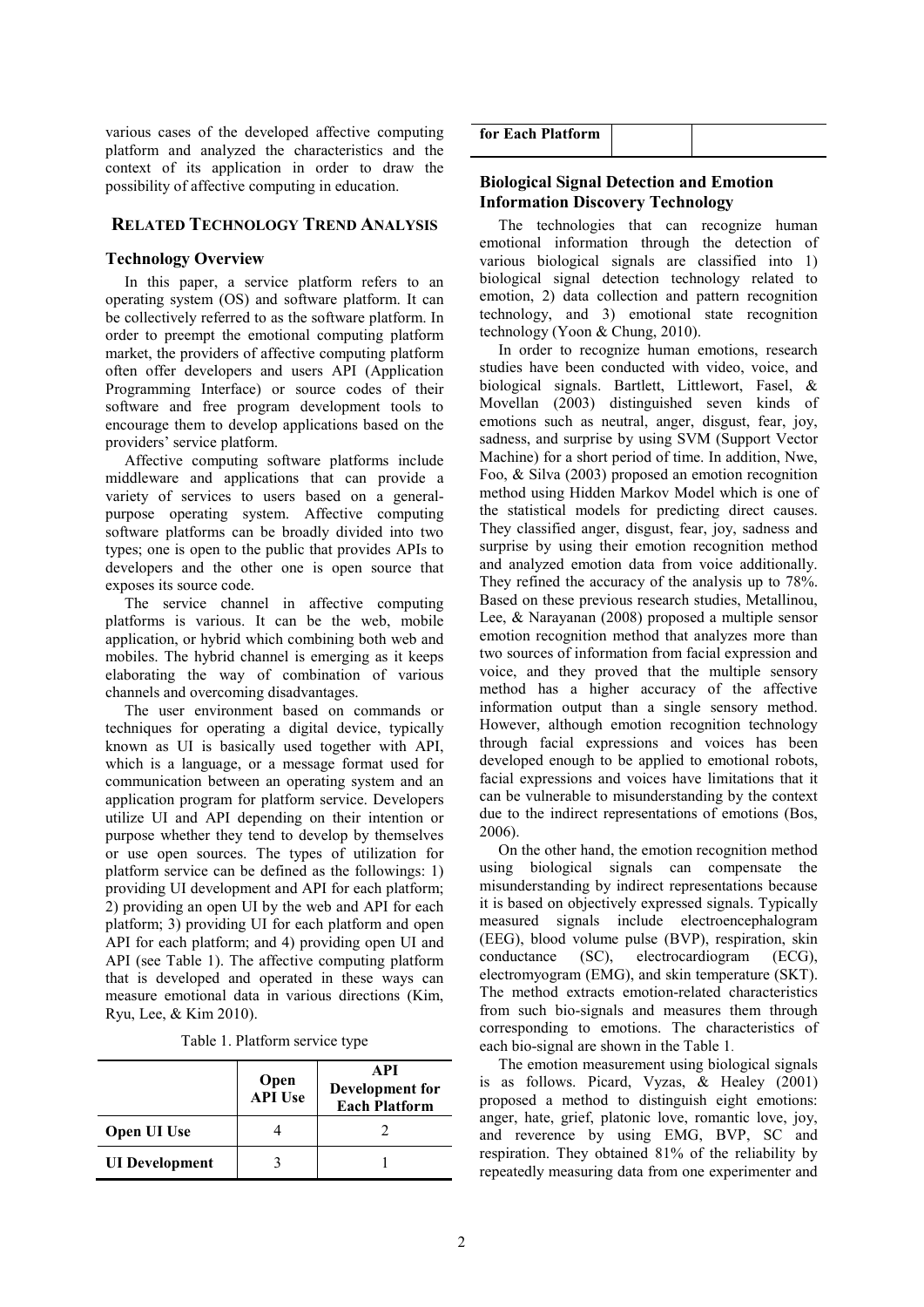continuously correcting the data. Kulic & Croft (2005) used ECG, SC, and EMG to grasp the interaction between human and robot in terms of anxiety. Fuzzy inference was used to normalize the values. This study is based on the claim that human emotion should be considered when designing robots. Research using various types of biological signals has been steadily increased since the 2000s with the emergence of affective computing. Affective computing technology has already reached a very fine level and continues gradually refining the technology. The platforms presented in this study use affective technologies intensively and emotion data are derived by collecting biological signals or performing emotion recognition analysis according to the characteristics and direction of each platform.

#### Table 2. The characteristics of biological signal for emotion recognition

(source: Yoon & Chung, 2010)

| <b>Biometrics</b>                     | <b>Features</b>                                                                                                                                                                                                                                                                                                                                       |
|---------------------------------------|-------------------------------------------------------------------------------------------------------------------------------------------------------------------------------------------------------------------------------------------------------------------------------------------------------------------------------------------------------|
| Electroencep<br>halogram<br>(EEG)     | Measuring electrical activities of<br>the brain neurologically or<br>physiologically, and measure the<br>brain by attaching electrodes to<br>the brain or cerebral cortex<br>Distinguishing by frequency<br>band                                                                                                                                      |
| Electrocardio<br>gram (ECG)           | Measuring electrical behaviors<br>by cardiac activity marks<br>Measuring by attaching metal<br>electrodes to human body's chest,<br>arms and legs to amplify<br>electrical signals generated<br>during heartbeat<br>Mainly used to diagnose heart-<br>related diseases by analyzing<br>measured ECG waveforms                                         |
| Electromyog<br>ram (EMG)              | Indicating the degree of muscle<br>activity or tension of a particular<br>muscle<br>Measuring the electrical activity<br>of muscles by attaching an<br>electrode to the skin surface of<br>the human body or inserting a<br>needle electrode into the muscle.<br>Generally used as an adjunctive<br>method of diagnosis related to<br>nerve or muscle |
| <b>Blood</b><br>volume pulse<br>(BVP) | Measuring the amount of blood<br>flowing through the blood vessel<br>Measuring by the amount of<br>reflected light with<br>photoplethysmograph (PPG)<br>consisting of a light emitting part<br>and a photo sensor attached to<br>the skin                                                                                                             |

| <b>Biometrics</b>            | <b>Features</b>                                                                                                                                             |
|------------------------------|-------------------------------------------------------------------------------------------------------------------------------------------------------------|
| Skin<br>temperature<br>(SKT) | Capillaries contract when tensed<br>while reducing skin temperatures<br>Dependent on external factors<br>like skin electrical conductivity<br>Slow response |
| Skin<br>conductance          | Measuring the change in<br>electrical conductivity of skin by<br>stress or other stimuli<br>Able to distinguish between<br>angry and panic                  |

## **METHODS**

# **Research Methods and Questions**

This study analyzed affective computing platforms that have been actively used in various contexts for the last 5 years until June 2018. Overall, while a substantial number of research studies regarding the technological advancement of affective computing have been done, there are few studies on technology usage cases and applications. Affective computing is an emerging technology and has a relatively short history. Therefore, we conducted a primary research using the online search method on Google to locate relevant platforms that utilize affective computing technology. The search process surfaced a total of 31 affective computing platforms. The second round search was conducted through collecting a wide range of literature published on the web, regarding case studies on the actual use of the platforms selected from the primary research.

 Based on the above search process, we were able to identify and classify the affective computing platforms that are currently being used by the emotion detecting method, whether the platform perceives the emotion through facial, biometric, or text/verbal expression. The representative platforms were reselected with the affective computing classification criteria derived from the second-round search. In total, seven platforms were selected according to its history a) whether it has the potential to use or has been already used in education, b) whether it is used for the research purpose rather than the commercial, and c) whether it offers free software (SDK/API) considering its easy application to educational fields in the future. Therefore, this study aims to analyze the seven platforms by the category of affective computing, the technical characteristic (i.e., input method, input data, and output data); and Internet access required, and fields of application, as shown in Table 2 below.

We used some of the available platforms and recorded the results of the experience. Also, we collected the relevant literature by analyzing the research conducted using the identified platforms.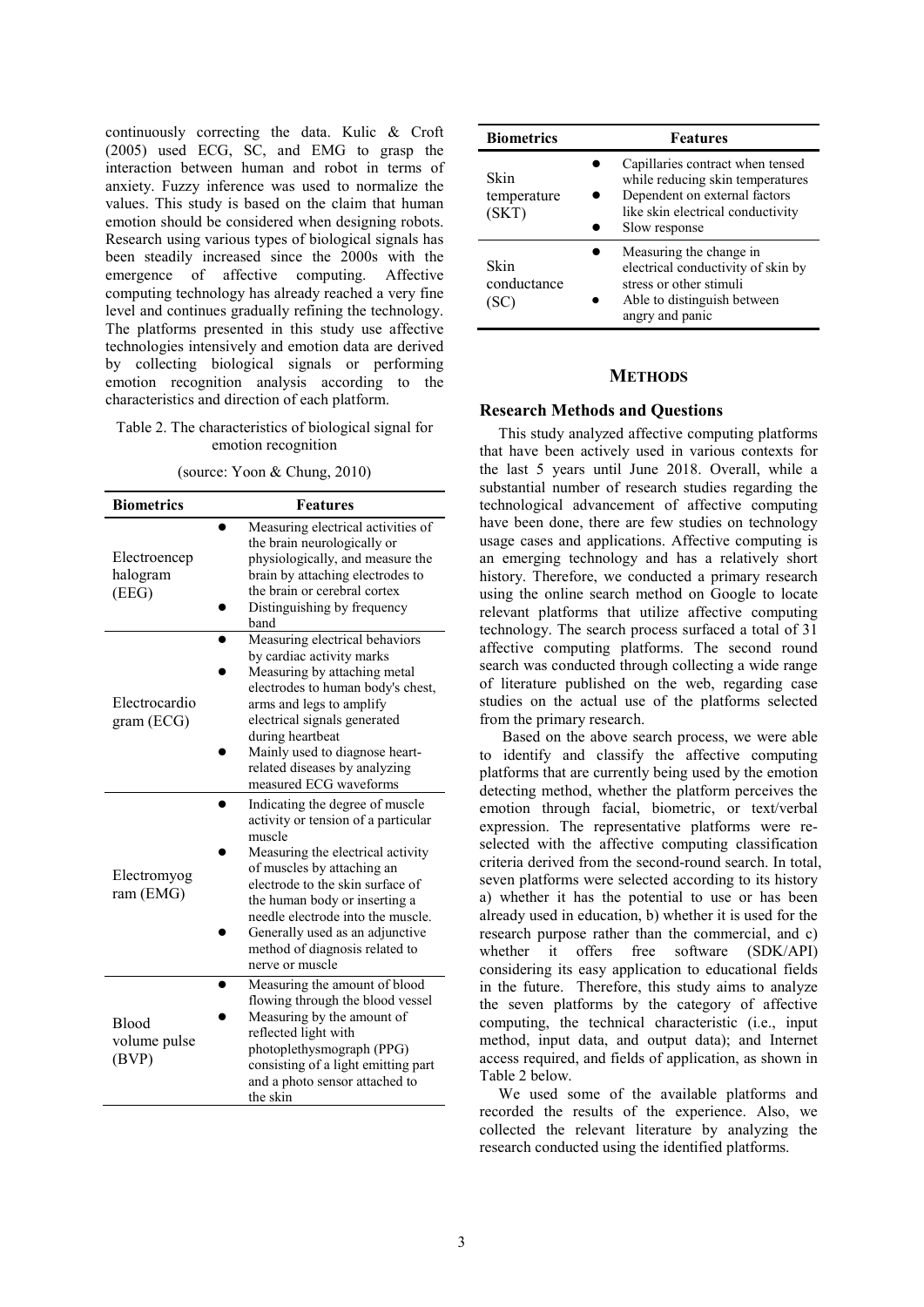Data analysis was conducted based on the direct observation and the analysis of literature. The concepts and features of affective computing were extracted from the previous case studies with actual participation to analyze its characteristic and propose ways of viable applications to the educational context.

The research problems derived from above procedure, therefore, are as follows:

RQ 1: What characteristics are relevant to categorize affective computing platforms?

RQ 2: How are the use of affective computing platform feasible in education?

# **RESULTS**

# **Category of Affective Computing Platforms**

The nature of affective computing is usually classified according to the emotion detecting methods. In the current technology, it can infer emotions

through facial expressions, which reveals emotion in the most intuitive way. Secondly, it can recognize emotion through biometric information, and lastly it can be done through text/verbal tones expressed by a person. We also reviewed platforms that use mixed methods.

#### **Facial Expression-Based Platforms**

Facial expression is a primal source to infer human emotion. According to the position and the movement of eyebrows, lips, nose, mouth, and muscles of a face, it allows affective computing to detect what emotion is being expressed.

| <b>Platform</b>                          | Detecting<br>Category | <b>Fields</b> of<br><b>Application</b>                                                                             | Feasibility<br>in<br><b>Education</b> | Input<br><b>Method</b> | Input<br>Data                                                                                                                                                               | Output<br>Data                                                                                                                     | Free<br>Software | Online/<br>Offline              |
|------------------------------------------|-----------------------|--------------------------------------------------------------------------------------------------------------------|---------------------------------------|------------------------|-----------------------------------------------------------------------------------------------------------------------------------------------------------------------------|------------------------------------------------------------------------------------------------------------------------------------|------------------|---------------------------------|
| Affectiva                                | Facial                | Business,<br>Education,<br>Gaming,<br>Healthcare.<br>Media &<br>Advertising,<br>Retail,<br>Robotics,<br><b>SNS</b> | Y                                     | Webcam.<br>Video       | Facial<br>expression                                                                                                                                                        | Demographic<br>data/<br>Chart and graph<br>outlining the types<br>and depth of<br>emotion/<br>Emoji relevant to<br>users' emotion  | Y<br>(Limited)   | <b>Both</b>                     |
| Face<br>Reader                           | Facial                | Academic<br>Research,<br>Business.<br>Customer<br>service,<br>Education,<br>Market<br>research,                    | Y                                     | Webcam                 | Facial<br>expression,<br>gaze direction,<br>head orientation<br>Action                                                                                                      | Demographic<br>data/<br>Chart and graph<br>outlining the types<br>and depth of<br>emotion                                          | Y<br>(Limited)   | Both                            |
| Air Class                                | Facial                | Education                                                                                                          | Y                                     | Webcam                 | Facial<br>expression                                                                                                                                                        | Chart and graph<br>outlining<br>Engagement score                                                                                   | $\mathbf N$      | Online                          |
| Empatica                                 | Biometric             | Academic<br>Research,<br>Healthcare.<br>Human<br>Behavior                                                          | Y                                     | Wristband              | Electrical<br>changes across<br>the surface of<br>the skin.<br>parasympathetic<br>nervous system<br>activation or<br>vagal tone<br>detected by<br>heart rate<br>variability | Chart and graph<br>outlining users'<br>biometric data<br>including<br>emotional state                                              | Y<br>(Limited)   | Online/<br>Offline<br>(Limited) |
| <b>IBM</b><br>Watson<br>Tone<br>Analyzer | Text/<br>Verbal       | Business,<br>Customer<br>service,<br><b>SNS</b>                                                                    | Y                                     | Speaking/<br>Writing   | Text,<br>words,<br>phrase,<br>sentence                                                                                                                                      | Chart and graph<br>outlining the types<br>of emotion, the<br>depth of emotion,<br>users' social<br>degree, and types<br>of writing | Y                | Both                            |

#### Table 3. Selected affective computing platforms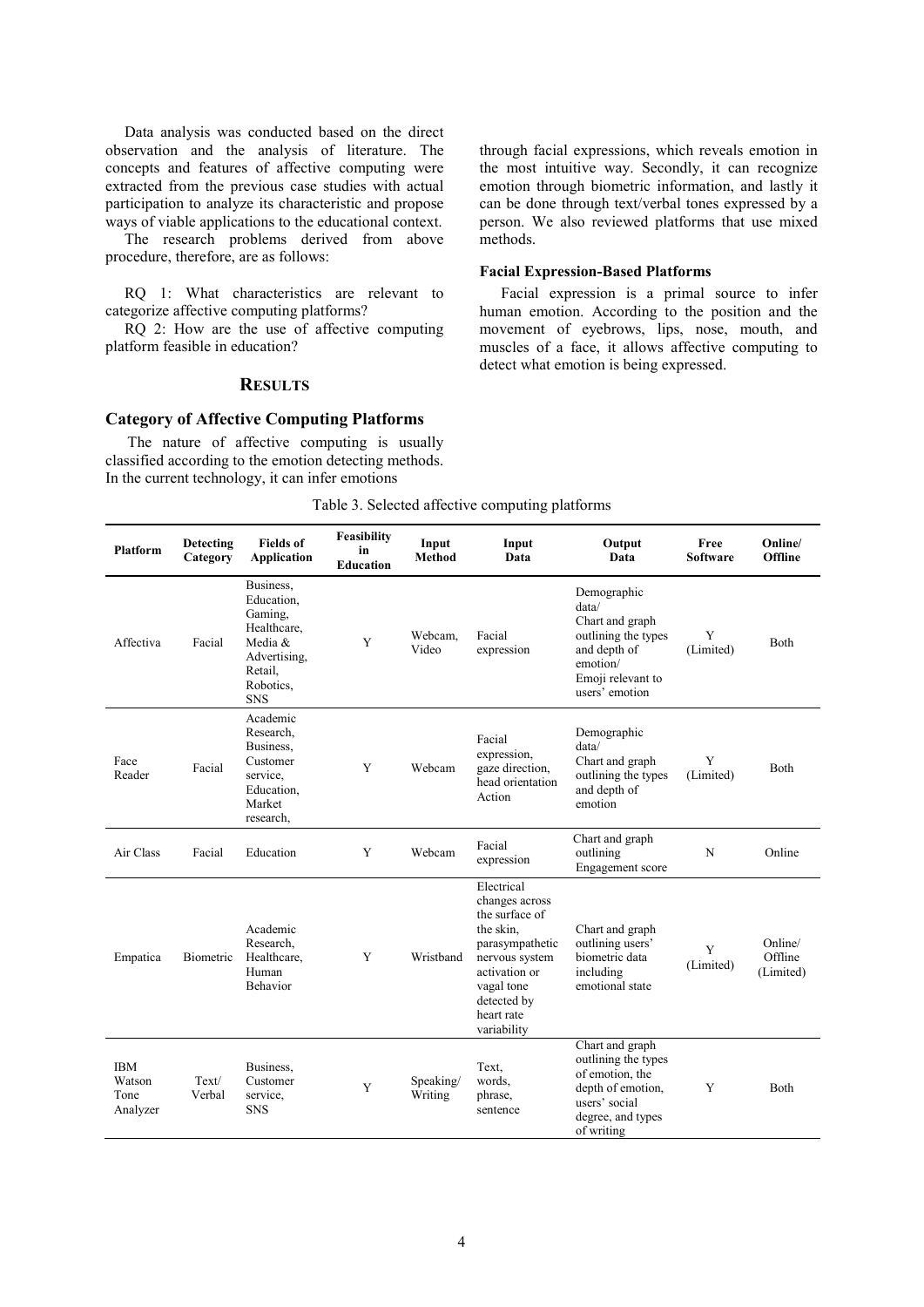| Vokaturi        | Text/<br>Verbal | Business,<br>Customer<br>service.<br>Education                                                     | Y | Speaking                                                                                                         | Live or recorded<br>voice and speech                            | Five types of<br>emotion                                                                                                                              | Y<br>(Limited) | Both         |
|-----------------|-----------------|----------------------------------------------------------------------------------------------------|---|------------------------------------------------------------------------------------------------------------------|-----------------------------------------------------------------|-------------------------------------------------------------------------------------------------------------------------------------------------------|----------------|--------------|
| <i>iMotions</i> | Mixed           | Academic<br>Research,<br>Business.<br>Customer<br>Service,<br>Education.<br>Marketing,<br>Training | Y | Webcam,<br>Eye-<br>tracking<br>glasses,<br><b>EEG</b><br>headsets,<br>GSR/<br><b>EMG/ECG</b><br>devices<br>Video | Facial<br>expression,<br>eye-tracking<br>EEG, ECG,<br>GSR, EMG, | Chart and graph<br>outlining users'<br>biometric data<br>including<br>emotional state,<br>types of emotions<br>including<br>confusion<br>&frustration | N              | <b>B</b> oth |

# **Case 1. Affectiva**

Affectiva is one of the best-known platforms in affective computing, which is first developed at MIT Media Lab in 2009. As this platform has a longer history, it has been successfully applied to various fields such as business, education, gaming, healthcare, media, advertising, retail, robotics, and Social Network Service (SNS). Affectiva can analyze the users' demographic data (e.g., gender, ethnicity, age), types of emotions (e.g., joy, sadness, disgust, contempt, anger, fear, and surprise), and depth of emotions by the facial information via a webcam and recorded video. Once Affectiva classifies and analyze the facial expression by Paul Ekman's Facial Action Coding System (FACS) (Ekman & Friesesn, 1978), it presents the result chart and graph of users' emotion. In the SNS context, relevant emojis (e.g., emoticons) are appeared as an output of the analysis. Their SDKs are free for non-commercial open source projects, and adaptable to both online and offline environments. Affectiva has been already used for educational purpose, and thanks to its easy and free access to the SDKs, it can expand its possibility even further for experiments in education fields.



Figure 1. Affectiva (Source: youtu.be/mFrSFMnskI4)

#### **Case 2. Face Reader by Noldus**

Face Reader is a software program developed by a Dutch company, Noldus, which provides a variety of services based on the human behavior research. According to the website statement, this software can be used potentially in business, customer service, research in general, market research, and even education. It analyzes facial expression data accumulated via a webcam and provides information regarding users' emotional state (i.e., happy, sad,

scared, disgusted, surprised, and angry, contempt, and neutral) and the depth of emotion. Face Reader is partially open to the public, as it costs for the SDKs but offers the API for free. Face Reader can also work in both online and offline environments.



Figure 2. Face Reader

(Source: noldus.com/human-behaviorresearch/products/facereader)

#### **Case 3. Air Class**

Compared to other affective computing platforms and software, Air Class is a virtual training software program made only for the educational purpose in 2016. As Air Class is an education-specialized software program, the measured emotion is used to see learners' attention and engagement in the learning process. The information, which shows the degree of learners' attention and engagement (engagement score) is detected through the faces captured via a webcam. Air Class instantly analyzes and reflects the engagement score on the instructors' screen, which enables the instructors to monitor learners' engagement and distraction, and flexibly deploy their teaching strategy in a context. Air Class needs an Internet connection and does not offer free SDK/API.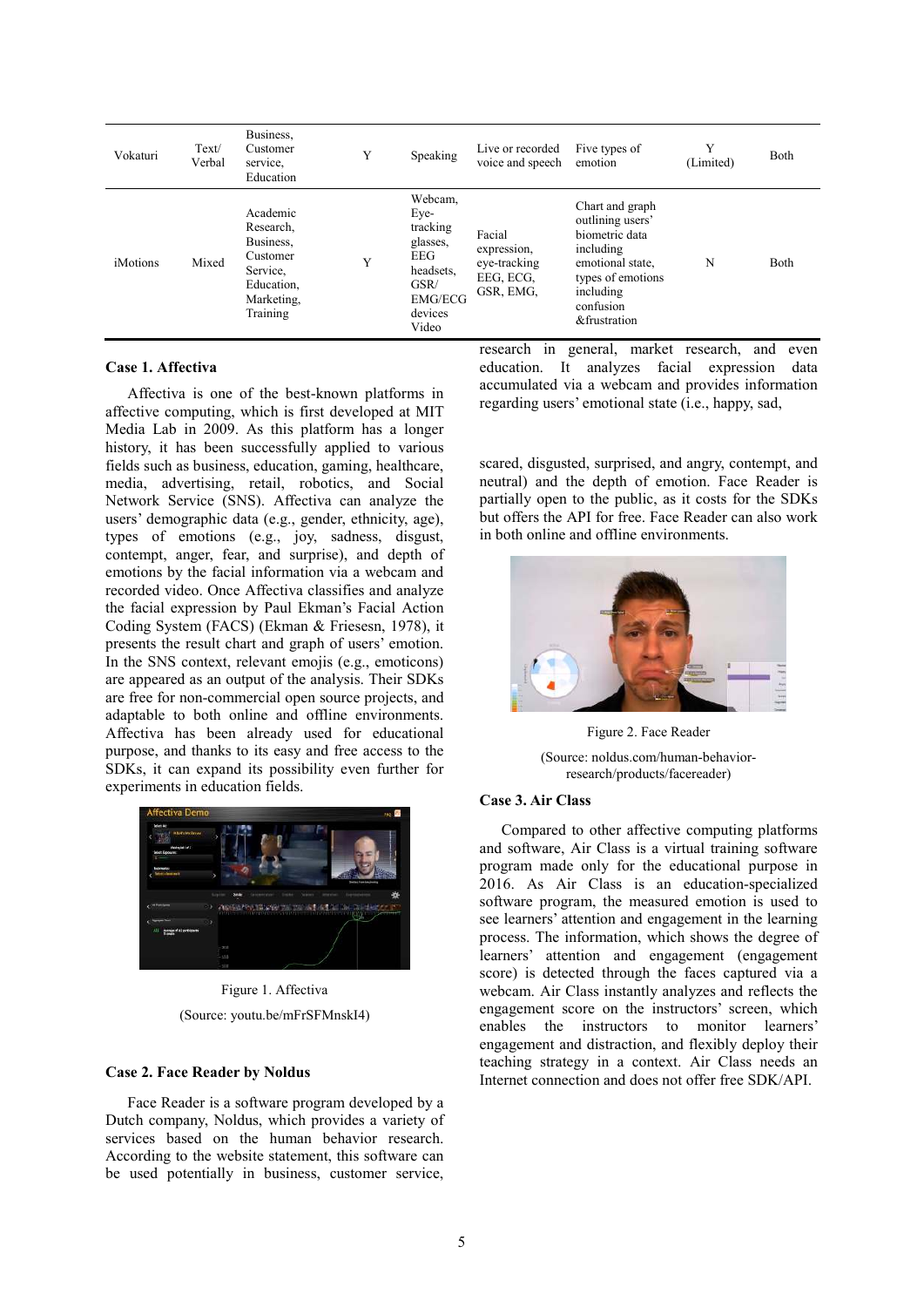

Figure 3. Air Class (source: airclass.com)

#### **Biometric-Based Platforms**

Emotions can be detected by biometric information left on a human body. Biometric-based platforms are ideal to detect both the type and depth of emotion. Biometric platforms have been mainly designed for healthcare. The most notable platform is Empatica, explained below.

#### **Case 1. Empatica**

Empatica is an affective computing company that developed the first device in the world detecting users' physiological data sensed from the wrist in 2011. Their device comes in two types with different purposes. One named Embrace is optimized to manage convulsive seizures, and the other one, named E4 is for research requiring physiological signals in real-time. While both can be used for research purposes, E4 would be more appropriate to encompass all research areas that require biometric data.

Empatica is equipped with the additional technological features such as the PPG sensor, EDA sensor (GSR sensor), infrared thermopile, Gyroscope, 3-Axis Accelerometer, and peripheral temperature sensor. Among these features, EDA sensor is the one measuring emotions such as fear, anxiety, and positive excitement through the electrical changes across the surface of the skin. Although the devices (Embrace and E4) also indicate emotions, they are more suited for healthcare and human behavior analysis settings, due to the focus on users' physiology in daily life. Once the devices detect and analyze users' physical conditions, immediately the biometric data are displayed in chart and graph formats within the applications via APIs. Empatica has a high potential in education for utilizing the device and the application with APIs to understand the emotional state of learners.

Their APIs is accessible for people who purchased E4 to develop own application. Since the affiliation between the app and the device requires an Internet connection, it functions best in online environments. However, E4 can record and store the data up to 60 hours in the flash memory. Once it has an internet connection, it uploads data to the E4 connect server.



Figure 4. Empatica

(source: empatica.com/research/e4)

#### **Text/Verbal Tone-Based Platforms**

Emotions can be detected by tones of a speech or a writing based on what word is selected and how strong it is expressed. The platforms using such emotion detecting methods are presented below.

### **Case 1. IBM Watson Tone Analyzer**

The Tone Analyzer is one of the services enabled by Watson which is the artificial intelligent by IBM. It can detect tones, degree of sociality, and types of emotion including fear, anger, joy, sadness, analytical, confident, and tentative by either analyzing text, word, phrase, and sentence in documents or converting speech to text for analyzing the tone of the dialogue. While output data is reveled differently with the type of developers, it mostly shows charts and graphs outlining emotional data. The disadvantage of text analysis is that there is always a possibility to be spelled wrongly and to be written in incorrect grammars. However, Tone Analyzer provides the spell and grammar check function, which increases the accuracy of the detection.

IBM website states that Tone Analyzer is ideal to predict people's emotion on SNS, or to enhance customer services responding to individual customers adaptively and at scale. However, it can also effective in educational settings by analyzing learners' personal feedback in writing to see if the learner is frustrated or satisfied, and to treat in a right manner. API/SDKs are available for developers and can work both online and offline according to how it is built.



Figure 5. IBM Watson Tone Analyzer (source: youtu.be/wUb--6FPBik)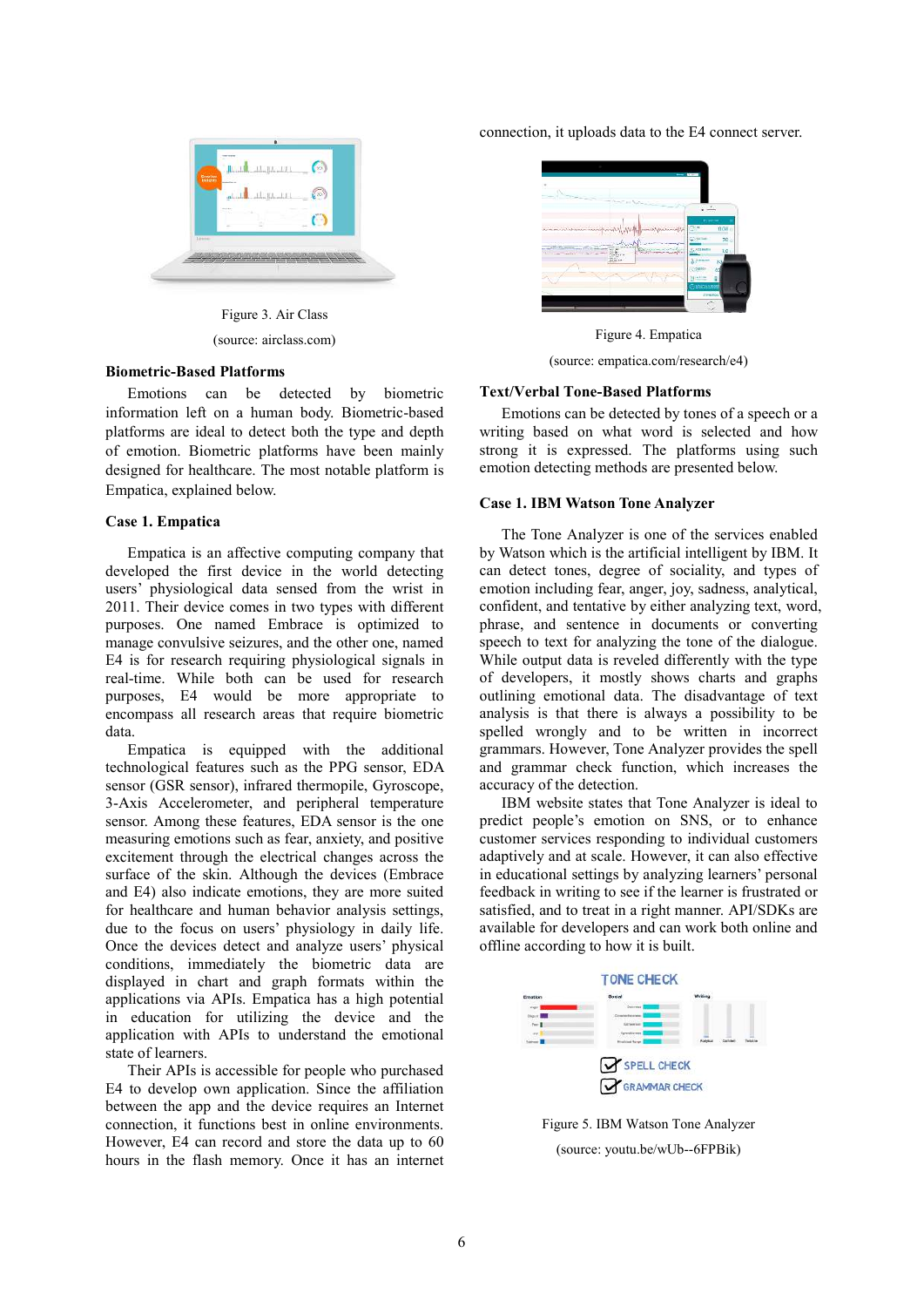## **Case 2. Vokaturi**

Next, Vokaturi is a platform found in 2016, Netherlands, that infers emotions by analyzing human voice and speech. Because Vokaturi detects emotions by the tone of a voice or speech, it is free from the language barriers, and can be used globally. Currently, Vokaturi offers a free software library that can recognize five types of emotions such as happiness, neutrality sadness, anger, and fear with limited technical support and 66.5% of accuracy rate,. Vokaturi can work both online/offline settings according to where the SDK is integrated.

Vokaturi has been used for research regarding emotion in MOOCs environments (Hillaire, Iniesto, & Rienties, 2017), but resulted in a weak accuracy of predicting emotional content of speech. Vokaturi still implies its possibility of future usage in education by highlighting the importance of emotion.



Figure 6. Vokaturi (source: vokaturi.com)

#### **Mixed Emotion Detecting Platforms**

There are also platforms which see emotions through more than two technologies combined, although the platforms are quite rare to find. The example is stated below.

#### **Case 1. iMotions**

iMotion, founded in 2005, is the only platform in the list integrating more than two affective computing technics. It enables scalable biometric and human behavior research in the areas of psychology, neuroscience, human factors engineering, health, business and human computer interaction as well as the following fields, business, customer service, marketing, and education/training. iMotion perceives affective data through webcam, eye-tracking device, EEG headset, and GSR/EMG/ECG devices, and even a recorded video to combining all biometric information resulting in concrete and accurate data.

Their technical partnership with other affective computing platforms such as Affectiva, Emotient, and Empatica made it even stronger to detect human behaviors and emotions. With this strong capability, it measures the users' emotional state, types of seven

basic emotions including joy, anger, surprise, fear, contempt, sadness, disgust, as well as two advanced emotions such as confusion and frustration illustrated in charts and graphs. It is possible to request a free demo; however, it does not offer free software to the public. iMotion can be used in both online and offline situations, if it is not necessary to use the immediate facial expressions from a webcam and is fine with a recorded video instead.



Figure 7. iMotions (source: imotions.com/products/)

#### **DISCUSSION**

# **Educational Possibilities of Affective Computing platforms**

The affective computing platforms reviewed in this study hold high possibilities to be used for educational applications that support personalized learning experiences. Personalized emotional data in affective computing platforms are used based on machine learning. If artificial intelligence recognizes and studies various learning patterns of individuals according to the emotional state, it can provide customized education to learners. When a learner participates through affective computing platforms, it provides personalized results based on emotions. AC platform can identify when emotional valence and arousal happen in the process of learning and the effect of such sentiments on individuals' learning outcomes and engagement. Ultimately, affective computing can be used to analyze the learner's characteristics, strengths, and weaknesses based on these identified data enabling the learners to determine their learning direction and recognize additional interests that even the learners have not been aware of. In addition, AC platforms can identify the interests and weaknesses of individual learners and automatically recommend customized content such as supplementary and deepening to learning disposition. In addition, it can help determine whether a student reached the learning goal in an affective domain which is difficult to see.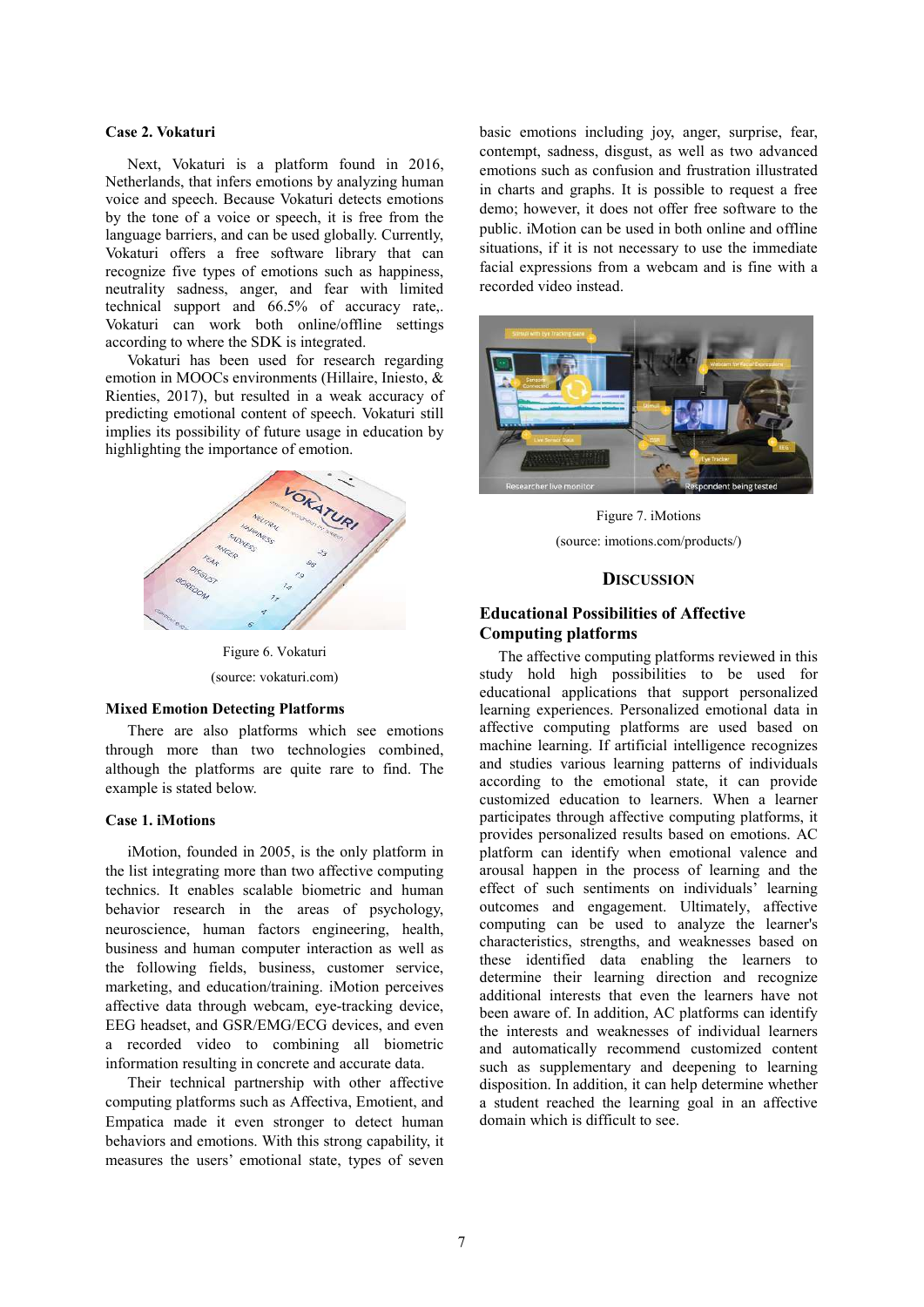# **Challenges of Affective Computing in Education**

The need to study the role of various types and states of emotions in human learning processes has long been emphasized. Recently, affect which role remained only secondary in human cognitive process, has gained the renowned interest with the importance of socio-emotional learning. Now, the process of learning is considered not as a mere act of motivation or cognition alone, but a collective process in which various emotional responses are intertwined.

While affective computing has several potentials discussed in the above section, some challenges of integrating affective computing in education exist. Firstly, data sources to analyze emotional states available in the common platforms are mainly from commercial activities such as emotional reaction while watching an advertisement. Thus, such platforms are likely to have limited applications to learning contexts, which tend to have more subtle states of emotions.

Second, intuitiveness of affective data is another challenging area. As affective computing platforms are still limited in presenting or visualizing emotional data, learners tend to have difficulties intuitively understanding and interpreting data output. How to visualize affective data for users' intuitive interpretation is the promising area for future research.

The last challenge is associated with detecting and analyzing the flow of emotional changes and cooccurring multiple emotional status. The current platforms and research studies appear to rather simplify emotional states that can be detected with sufficient discriminant powers. However, human emotions are highly vulnerable to the surrounding situations, including the place, time, other people, content, and tools. So far, many research studies on affective computing have been conducted in lab settings, hence limiting their applications in real situations with diverse factors involved. Further, human emotion is seldom a single state, but rather a complex composite of multiple emotional states (e.g., surprise and sad) (Harley, Bouchet, & Azevedo, 2012). Such a complexity of co-occurring multiple emotional states should be considered in the education use of affective computing, since learning processes are not linear, but complex, iterative with several states of emotion emerging, evolving and disappearing.

## **CONCLUSION**

With the rapid development of artificial intelligence and analytics technology, it is now possible to provide intelligent customizable services that detect and analyze invisible subtle emotions such as facial expressions and gestures in human and machine interactions. This study reviewed various affective computing platforms that can analyze and

understand students' psychological state through emotional data analysis on biometric data, expression, action, and written/verbal tone expression. In conclusion, this study found that the research on affective computing in education is in its infancy, while the field holds many potentials that can support socio-emotional learning processes. We suggest that affective computing particularly holds a great potential in online learning environments such as MOOCs where low completion rates have been the consistent problem. For instance, affective customize feedback mechanisms can be developed to detect early signs of drop-outs and to provide emotional support for learners to sustain their learning processes and interest.

Future empirical research is needed to better understand the role of affective feedback with intelligent and customizable functions.

#### **ACKNOWLEDGEMENTS**

This work was supported by the Ministry of Education of the Republic of Korea and the National Research Foundation of Korea (NRF-2018S1A5A8030048)

#### **REFERENCES**

- Bartlett, M. S., Littlewort, G., Fasel, I., & Movellan, J. R. (2003). Real time face detection and facial expression recognition: development and applications to HCI. *Proc. CVPR Workshop on Computer Vision and Pattern Recognition for Human-Computer Interaction*, 6-11.
- Bos, D. O. (2006). EEG-based emotion recognition. *The Influence of Visual and Auditory Stimuli, 56*(3), 1-17.
- Bunt, A., Conati, C., & Mc Grenere, J. (2010). Mixed-initiative interface personalization as a case study in usable AI. *AI Magazine, 30*(4), 58.
- Ekman, P., & Friesen, W. V. (1978). *Facial action coding system: Investigator's guide*. Palo Alto, CA: Consulting Psychologists Press.
- Harley, J. M., Bouchet, F., & Azevedo, R. (2012, June). Measuring learners' co-occurring emotional responses during their interaction with a pedagogical agent in MetaTutor. In *International Conference on Intelligent Tutoring Systems* (pp. 40-45). Springer, Berlin, Heidelberg.
- Hillaire, G., Iniesto, F., & Rienties, B. (2017). *Toward emotionally accessible Massive Open Online Courses (MOOCs)*. Paper presented at 14th AAATE Congress 2017, Sheffield.
- Kim, D. H., Ryu, C., Lee, J. H., & Kim, S. J. (2010). Mobile sofeware platform trend. *Electronics and telecommunications trends*, 25(3), 1-10.
- Kulic, D., & Croft, E. (2005). Anxiety detection during human-robot interaction, *IEEE*